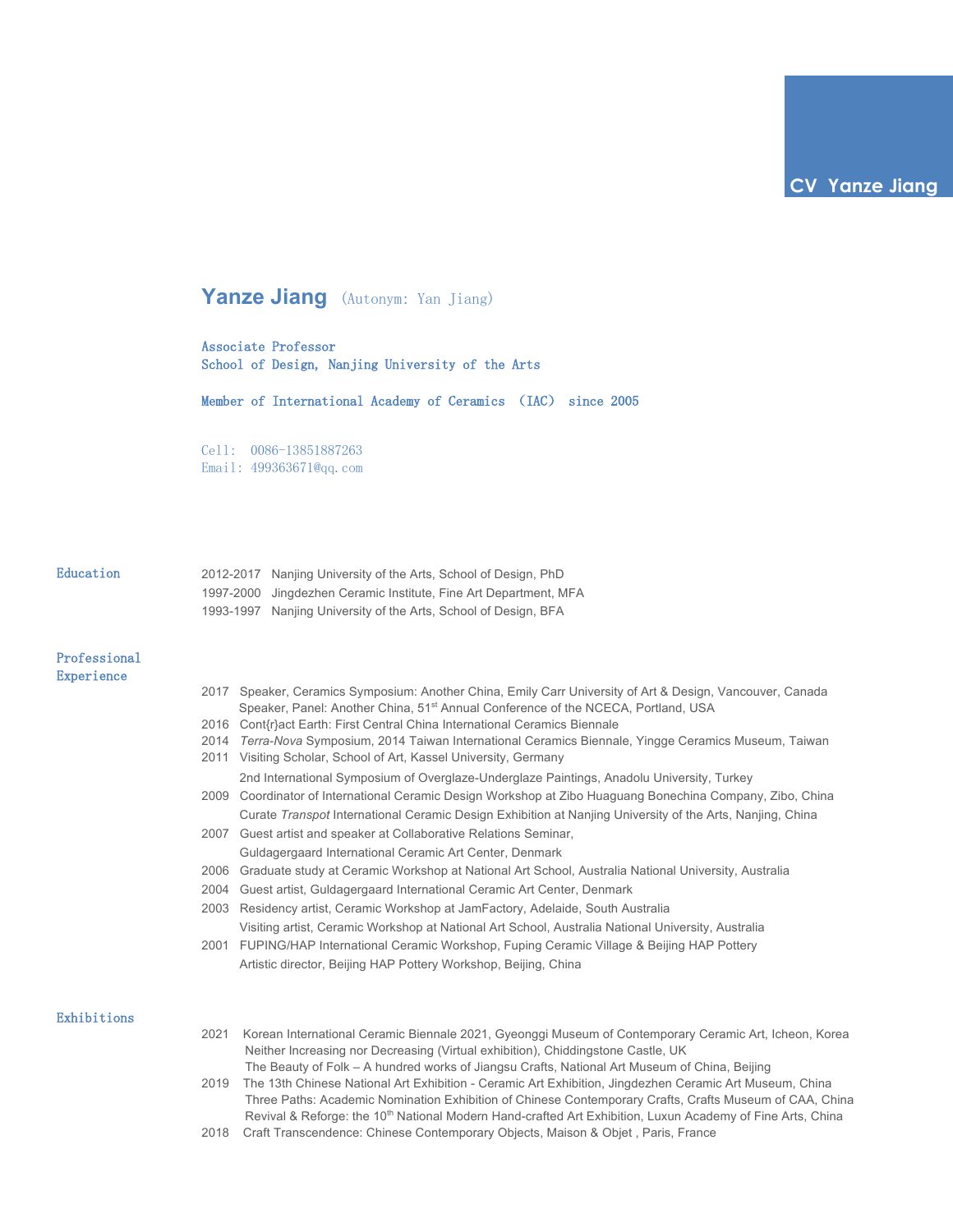|      | Premio Faenza Biennial exhibition, MIC Faenza, Italy                                                                                                                                                                            |
|------|---------------------------------------------------------------------------------------------------------------------------------------------------------------------------------------------------------------------------------|
|      | To Ideal Land of Ceramics: Exhibition of International Contemporary Ceramic Works,                                                                                                                                              |
|      | <b>Tsinghua University Art Musuem</b>                                                                                                                                                                                           |
|      | Design Shanghai, Cooperated exhibition with Rado, Shanghai Exhibition Center                                                                                                                                                    |
| 2017 | The 9th Cheongju International Ceramic Biennale, Cheongju Korea                                                                                                                                                                 |
|      | The First BLANC DE CHINE International Ceramic Art Award, Lyon France                                                                                                                                                           |
| 2016 | Cont{r}act Earth: First Central China International Ceramics Biennale, Henan Museum, Zhengzhou, China                                                                                                                           |
|      | Return to Source: 2016 Hangzhou International Contemporary Ceramic Art Biennale, Hangzhou, China<br>Origin& Diversity: the 9 <sup>th</sup> National Modern Hand-crafted Art Exhibition, Nanjing University of the Arts, Nanjing |
| 2015 | The 8th Cheongju International Ceramic Biennale, Cheongju Korea                                                                                                                                                                 |
|      | One Humanity Beyond Diversity: the Documentary Exhibition of International Ceramics Art Exchanges IAC,                                                                                                                          |
|      | Guozhong Ceramic Art Gallery, Beijing                                                                                                                                                                                           |
|      | Left Bank & Right Bank: Contemporary Ceramic Art Exhibition, Shangyuan Gallery, Nanjing                                                                                                                                         |
|      | The Second China Contemporary Ceramic Design Competition, Jingdezhen                                                                                                                                                            |
| 2014 | Terra-Nova, 2014 Taiwan International Ceramics Biennale, Yingge Ceramics Museum, Taiwan                                                                                                                                         |
|      | The 10th International Ceramics Competition Mino, Japan                                                                                                                                                                         |
|      | Ahead of the curve: new china from China, trip exhibition in UK, The Wilson, Cheltenham Art Gallery & Museum,                                                                                                                   |
|      | Bristol Museum & Art Gallery, The Potteries Museum & Art Gallery, Stoke-on-trent                                                                                                                                                |
|      | The 12th Chinese National Art Exhibition - Ceramic Art Exhibition, Xi'an<br>Teabowl: Form. Function. Expression. International ceramic art invited exhibition, Oxford Ceramics Gallery, UK                                      |
| 2013 | Foundation Winter Show, Two Cities Gallery, Shanghai                                                                                                                                                                            |
| 2012 | Speak with Porcelain, Sole Ceramic art & design exhibition, Two Cities Gallery, Shanghai                                                                                                                                        |
|      | The 8th China Contemporary Young Ceramic Artists' Biennale, China Academy of Art, Hangzhou                                                                                                                                      |
| 2011 | 2nd International Overglaze-Underglaze Paintings Exhibition, Anadolu University, Turkey                                                                                                                                         |
| 2010 | 1001 Cups, Contemporary Ceramics Exhibition trip around the world from India to Switzerland,                                                                                                                                    |
|      | Guangdong Art Museum                                                                                                                                                                                                            |
|      | National Sculpture Art (nominated) Exhibition, Beijing                                                                                                                                                                          |
| 2009 | The 6th Cheongju International Craft Competition, Cheongju Korea                                                                                                                                                                |
|      | The 11th Chinese National Art Exhibition - Ceramic Art Exhibition, Xiamen<br>Thirty Ceramists Nominated Exhibition, Huangzhou                                                                                                   |
|      | The 4th Annual Modern Hand-crafted Art Exhibition, Western Art Museum, Xi'an                                                                                                                                                    |
| 2008 | The 6th China Contemporary Young Ceramic Artists' Biennale, China Academy of Art, Hangzhou                                                                                                                                      |
|      | International Academy of Ceramics 43rd General Assembly Members' Exhibition, Xi'an                                                                                                                                              |
|      | The 3rd Annual Modern Hand-crafted Art Exhibition and Invited Exhibition, Two Cities Gallery, Shanghai                                                                                                                          |
| 2007 | The 4th Cheongju International Ceramic Biennale, Cheongju Korea                                                                                                                                                                 |
|      | Collaborative Relations, Guldagergaard International Ceramic Art Center, Danmark                                                                                                                                                |
|      | Ten Years, The Pottery Workshop, Shanghai                                                                                                                                                                                       |
| 2006 | The 2nd Annual Modern Hand-crafted Art Exhibition, Nanjing Art Institute, Nanjing<br>The 8th Chinese Ceramic Art and Design Innovation Competition, Yixing                                                                      |
|      | Impact: the 11th Australia National Ceramics Conference Satellite Exhibition, Watling Gallery, Brisbane                                                                                                                         |
| 2005 | Table Manners: International Contemporary Tableware Exhibition, Crafts Council Gallery, London                                                                                                                                  |
|      | East looks West: Chinese - Swiss Contemporary Ceramics Exhibition, Shanghai University Art Gallery, Shanghai                                                                                                                    |
|      | The 1st Annual Modern Hand-crafted Art Exhibition, Academy of Arts & Design, Tsinghua University, Beijing                                                                                                                       |
| 2004 | Culture and Identity, Guldagergaard International Ceramic Art Center, Danmark                                                                                                                                                   |
|      | Exhibition of Ceramic Works by World Emerging Artists, Fuping Ceramic Village, Xi'an                                                                                                                                            |
|      | Jingdezhen International Ceramic Art Education Conference Exhibition, Jingdezhen                                                                                                                                                |
|      | A taste of China, The Pottery Workshop, Shanghai<br>Sydney Myer Fund International Ceramics Award Exhibition, Shepparton Art Gallery, Australia                                                                                 |
|      | The 1st Taiwan Ceramics Biennale International Competition, Yingge Ceramics Museum, Taiwan                                                                                                                                      |
|      | Sole Exhibition, East & West Gallery, Melbourne, Australia                                                                                                                                                                      |
| 2003 | Sydney Teapot Show, Sydney, Australia                                                                                                                                                                                           |
|      | The 22nd Gold Coast International Ceramic Art Award Exhibition, Queensland, Australia                                                                                                                                           |
|      | Gathering: Nanjing Contemporary Art Works Exhibition, Jiangsu Art Museum, Nanjing                                                                                                                                               |
| 2002 | The 7th Chinese Ceramic Art and Design Innovation Competition, Longquan                                                                                                                                                         |
|      | Identity & Contemporary: Chinese Contemporary Ceramic Art Exhibition, Ariana Museum, Geneva, Switzerland                                                                                                                        |
| 2001 | The 1st Chinese Ceramic Art and Design Competition, Qinghua University, Beijing<br>Korea World Ceramic Exposition, Chinese Contemporary Ceramic Exhibition                                                                      |
|      |                                                                                                                                                                                                                                 |

Pure Space: Exhibition of Contemporary Chinese Female Ceramists, Guangdong Art Museum